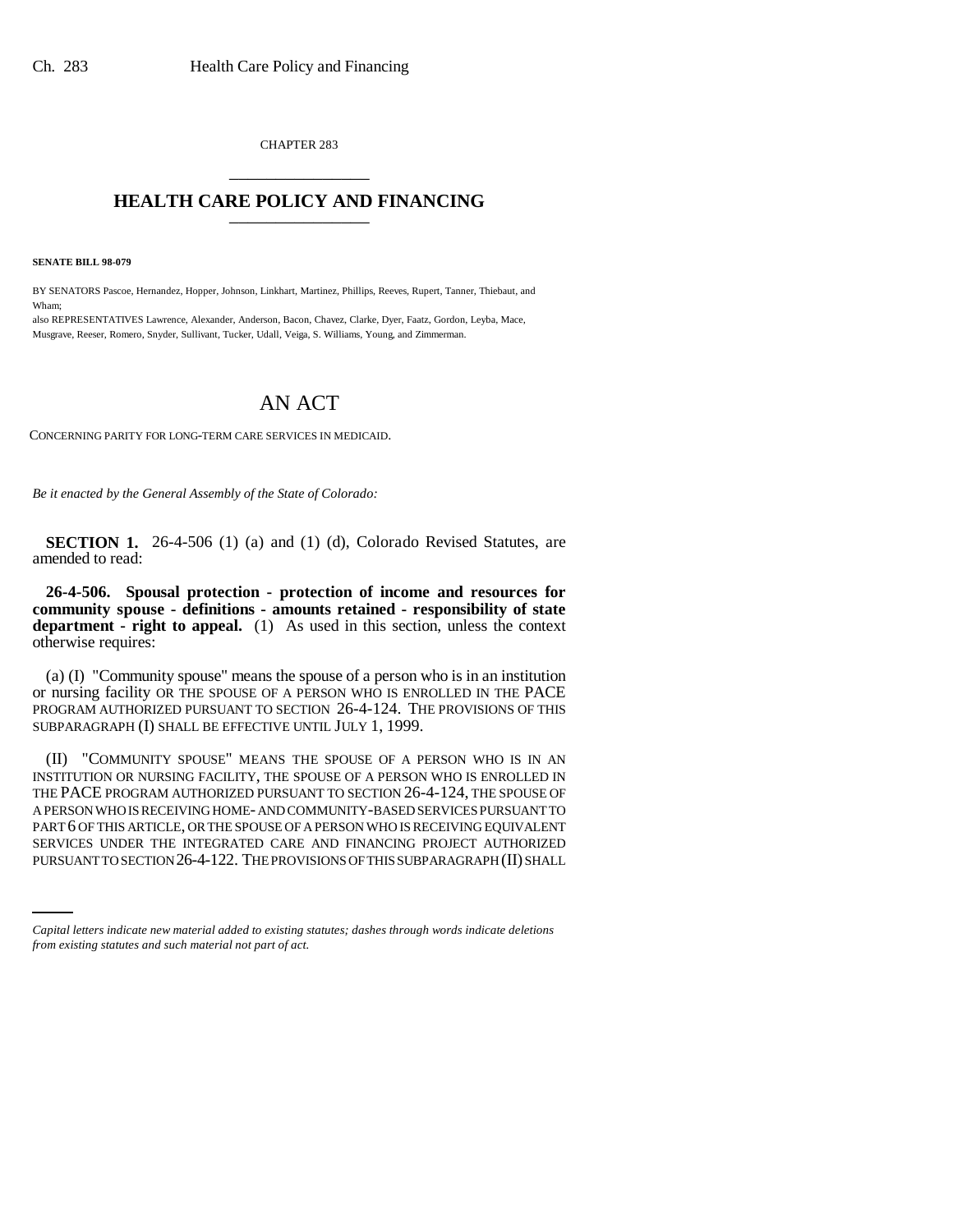BECOME EFFECTIVE ON AND AFTER JULY 1, 1999.

(d) (I) "Institutionalized spouse" means an individual who is in an institution or nursing facility who is married to a spouse who is not in an institution or nursing facility.

(II) (A) FOR PURPOSES OF THIS SECTION, "INSTITUTIONALIZED SPOUSE" INCLUDES AN INDIVIDUAL WHO IS ENROLLED IN THE PACE PROGRAM AUTHORIZED PURSUANT TO SECTION 26-4-124 AND WHO IS MARRIED TO A SPOUSE WHO IS NOT ENROLLED IN THE PACE PROGRAM. THE PROVISIONS OF THIS SUB-SUBPARAGRAPH (A) SHALL BE EFFECTIVE UNTIL JULY 1, 1999.

(B) FOR PURPOSES OF THIS SECTION, "INSTITUTIONALIZED SPOUSE" INCLUDES AN INDIVIDUAL WHO IS ENROLLED IN THE PACE PROGRAM AUTHORIZED PURSUANT TO SECTION 26-4-124 OR IS RECEIVING HOME- AND COMMUNITY-BASED SERVICES PURSUANT TO PART 6 OF THIS ARTICLE OR IS RECEIVING EQUIVALENT SERVICES UNDER THE INTEGRATED CARE AND FINANCING PROJECT AUTHORIZED PURSUANT TO SECTION 26-4-122, AND WHO IS MARRIED TO A SPOUSE WHO IS NOT ENROLLED IN THE PACE PROGRAM OR RECEIVING HOME- AND COMMUNITY-BASED SERVICES OR RECEIVING EQUIVALENT SERVICES UNDER THE INTEGRATED CARE AND FINANCING PROJECT AUTHORIZED PURSUANT TO SECTION 26-4-122. THE PROVISIONS OF THIS SUB-SUBPARAGRAPH (B) SHALL BECOME EFFECTIVE ON AND AFTER JULY 1, 1999.

**SECTION 2.** 26-4-606 (1), Colorado Revised Statutes, is amended to read:

**26-4-606. Eligible groups.** (1) Home HOME- and community-based services under this subpart 1 shall be offered only to persons:

(a) Who are elderly, blind, or physically disabled; and

(b) Who are in need of the level of care available in a nursing home; and

(c) Who are categorically eligible for medical assistance, or whose gross income does not exceed three hundred percent of the current federal supplemental security income benefit level, and whose resources do not exceed the limit established for individuals receiving a mandatory minimum state supplementation of supplemental security income benefits OR, IN THE CASE OF A PERSON WHO IS MARRIED, DO NOT EXCEED THE AMOUNT AUTHORIZED IN SECTION 26-4-506; and

(d) For whom the costs of services necessary to prevent nursing facility placement would not exceed the average cost of nursing facility care.

**SECTION 3.** 26-4-623 (2), Colorado Revised Statutes, is amended to read:

**26-4-623. Definitions.** As used in this subpart 2, unless the context otherwise requires:

(2) (a) "Eligible person" means a person with developmental disabilities:

(I) Who meets the definition of categorically needy as defined in section 26-4-103  $(3);$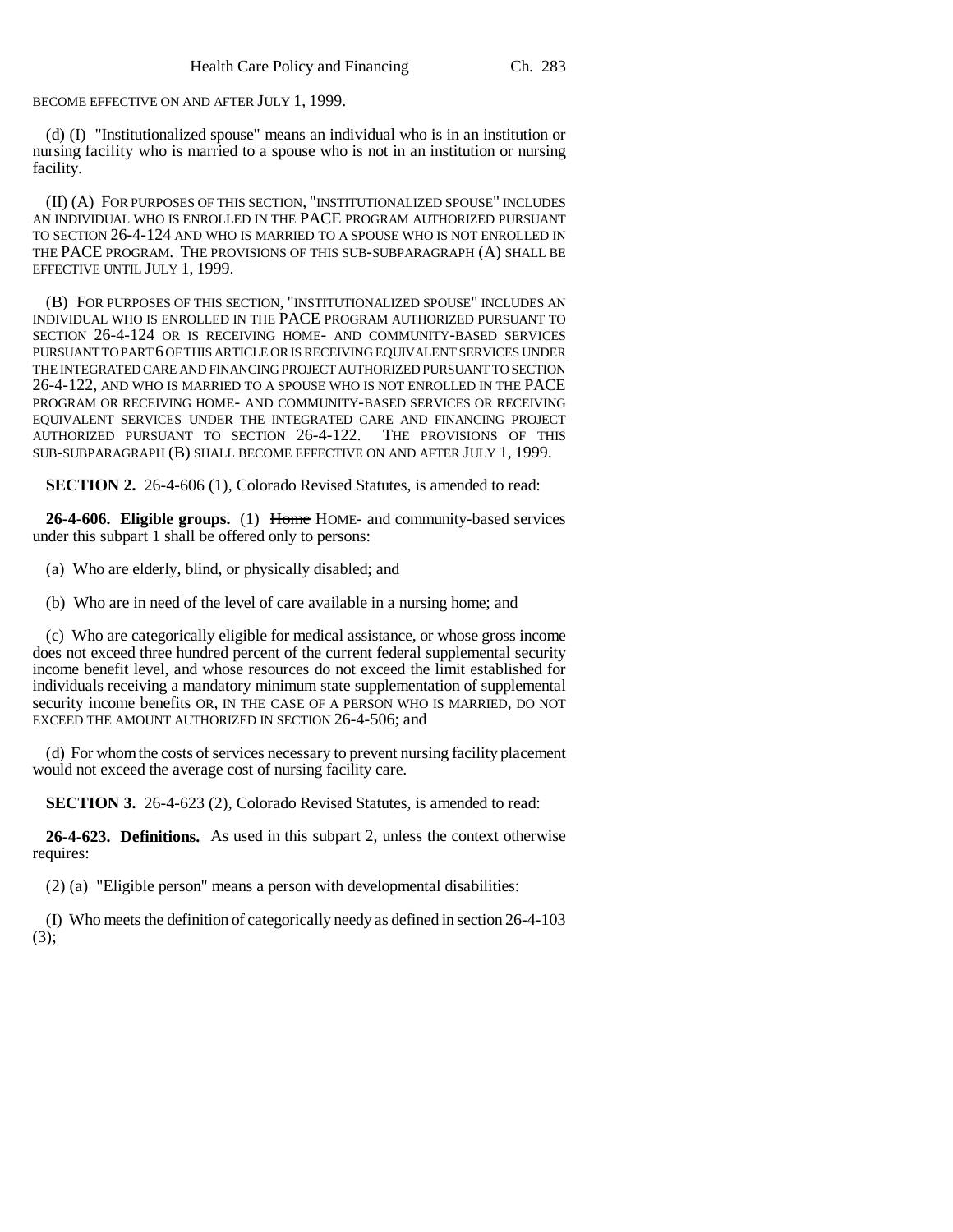(II) Who is in need of the level of care available in an intermediate care facility for the mentally retarded;

(III) Whose gross income does not exceed three hundred percent of the current federal supplemental security income benefits level or other applicable standard provided in federal regulations construing the federal "Social Security Act", as amended, AND WHOSE RESOURCES DO NOT EXCEED THE LIMIT ESTABLISHED FOR INDIVIDUALS RECEIVING A MANDATORY MINIMUM STATE SUPPLEMENTATION OF SUPPLEMENTAL SECURITY INCOME BENEFITS OR, IN THE CASE OF A PERSON WHO IS MARRIED, DO NOT EXCEED THE AMOUNT AUTHORIZED IN SECTION 26-4-506; and

(IV) For whom it is determined that provision of such services is necessary to avoid placement in an intermediate care facility for the mentally retarded.

(b) The amount of parental income and resources which THAT shall be attributable to a child's gross income for purposes of eligibility under paragraph (a) of this subsection  $(2)$  shall be set forth in rules and regulations promulgated by the department of human services.

**SECTION 4.** 26-4-644, Colorado Revised Statutes, is amended to read:

**26-4-644. Program established - financial eligibility.** (1) In recognition of the social and economic benefits accruing from the maintenance of persons with HIV/AIDS in their own homes, the general assembly hereby finds and declares that a program shall be implemented by the state department to provide the services set forth in section 26-4-645 to those persons with HIV/AIDS whose gross income does not exceed three hundred percent of the current federal supplemental security income benefit level, whose resources do not exceed the limit established by the state department for individuals receiving a mandatory minimum state supplementation of SSI benefits pursuant to section 26-2-204, OR, IN THE CASE OF A PERSON WHO IS MARRIED, DO NOT EXCEED THE AMOUNT AUTHORIZED IN SECTION 26-4-506, and for whom a licensed physician certifies that such program provides an appropriate alternative to institutionalized care.

(2) Any person who accepts and receives services authorized under this subpart 3 shall pay to the state department, or to an agent or provider designated by the state department, an amount that shall be the lesser of the person's gross income, minus federally allowed maintenance and medical deductions, or the projected cost of services to be rendered to the person under the case plan. Such amount shall be reviewed and revised as necessary each time the case plan is reviewed.

**SECTION 5.** 26-4-673, Colorado Revised Statutes, is amended to read:

**26-4-673. Definition.** As used in this subpart 5, unless the context otherwise requires:

(1) "Eligible person" means a person:

(a) Who has a primary diagnosis of major mental illness, as such term is defined in the diagnostic and statistical manual of mental disorders used by the mental health profession, and includes schizophrenic, paranoid, major affective, and schizoaffective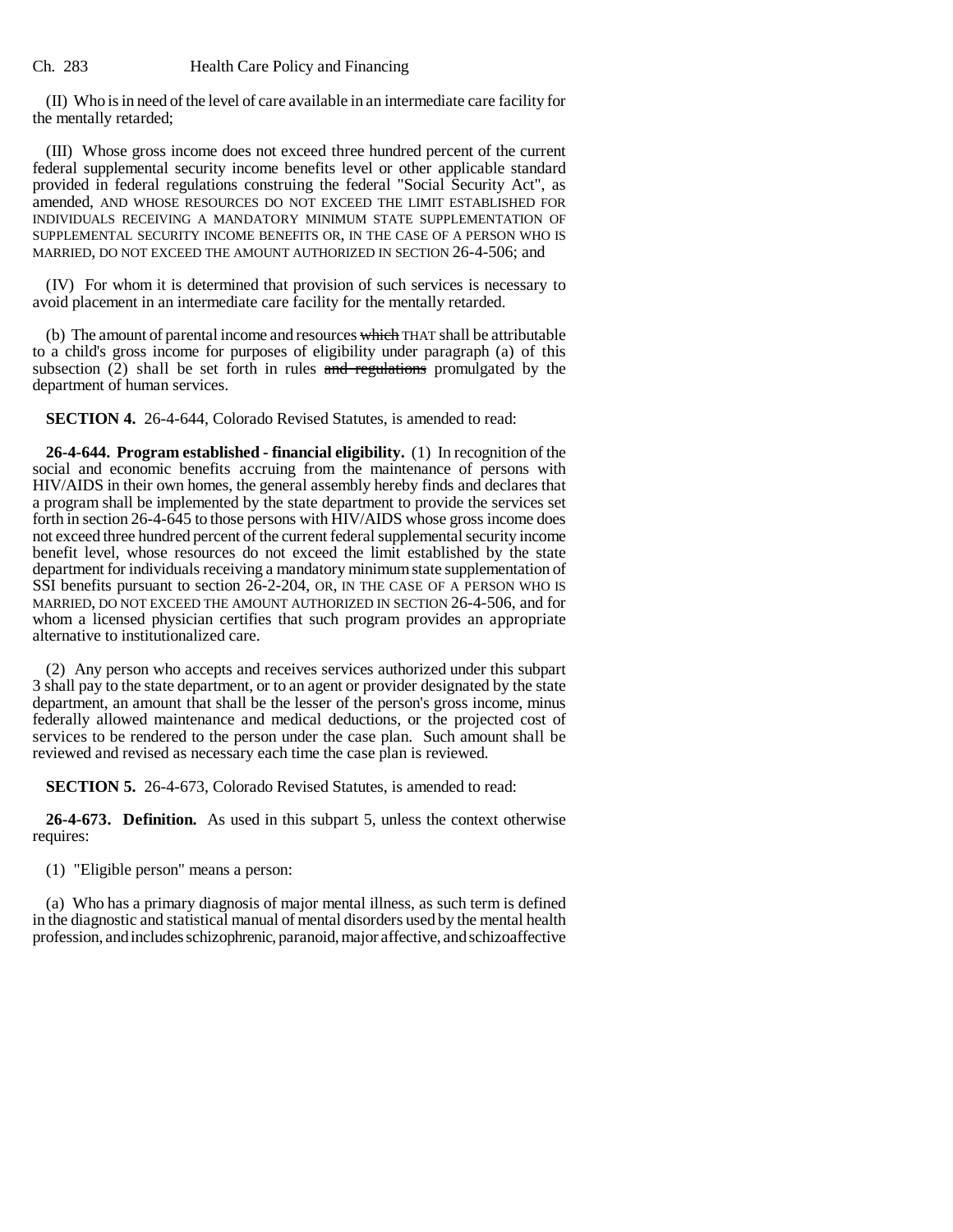disorders, and atypical psychosis, but does not include dementia, including alzheimer's disease or related disorders;

(b) Who is in need of the level of care available in a nursing facility;

(c) Who is categorically eligible for medical assistance, or whose gross income does not exceed three hundred percent of the current federal supplemental security income benefit level, and whose resources do not exceed the limit established for individuals receiving a mandatory minimum state supplementation of supplemental security income benefits OR, IN THE CASE OF A PERSON WHO IS MARRIED, DO NOT EXCEED THE AMOUNT AUTHORIZED IN SECTION 26-4-506; and

(d) For whom the cost of services necessary to prevent nursing facility placement would not exceed the average cost of nursing home care.

**SECTION 6.** 26-4-683 (4), Colorado Revised Statutes, is amended to read:

**26-4-683. Definitions.** As used in this subpart 6, unless the context otherwise requires:

(4) "Eligible person" means a person:

(a) Who has a diagnosis of brain injury, as such term is defined in subsection (3) of this section;

(b) Who is in need of the level of care available in a hospital, rehabilitation hospital, or hospital in lieu of a nursing facility;

(c) Who is categorically eligible for medical assistance, or has a gross income that does not exceed three hundred percent of the current federal supplemental security income benefit level and resources that do not exceed the limit established for individuals receiving a mandatory minimum state supplementation of supplemental security income benefits OR, IN THE CASE OF A PERSON WHO IS MARRIED, DO NOT EXCEED THE AMOUNT AUTHORIZED IN SECTION 26-4-506; and

(d) For whom the cost of services would not exceed the average cost of hospital care.

**SECTION 7.** 26-4-124 (6), Colorado Revised Statutes, is amended to read:

## **26-4-124. Program of all-inclusive care for the elderly - services - eligibility.**

(6) For purposes of this section, "eligible person" means a frail elderly individual who voluntarily enrolls in the PACE program and whose gross income does not exceed three hundred percent of the current federal supplemental security income benefit level, whose resources do not exceed the limit established by the state department of human services for individuals receiving a mandatory minimum state supplementation of SSI benefits pursuant to section 26-2-204, OR IN THE CASE OF A PERSON WHO IS MARRIED, DO NOT EXCEED THE AMOUNT AUTHORIZED IN SECTION 26-4-506, and for whom a physician licensed pursuant to article 36 of title 12, C.R.S., certifies that such a program provides an appropriate alternative to